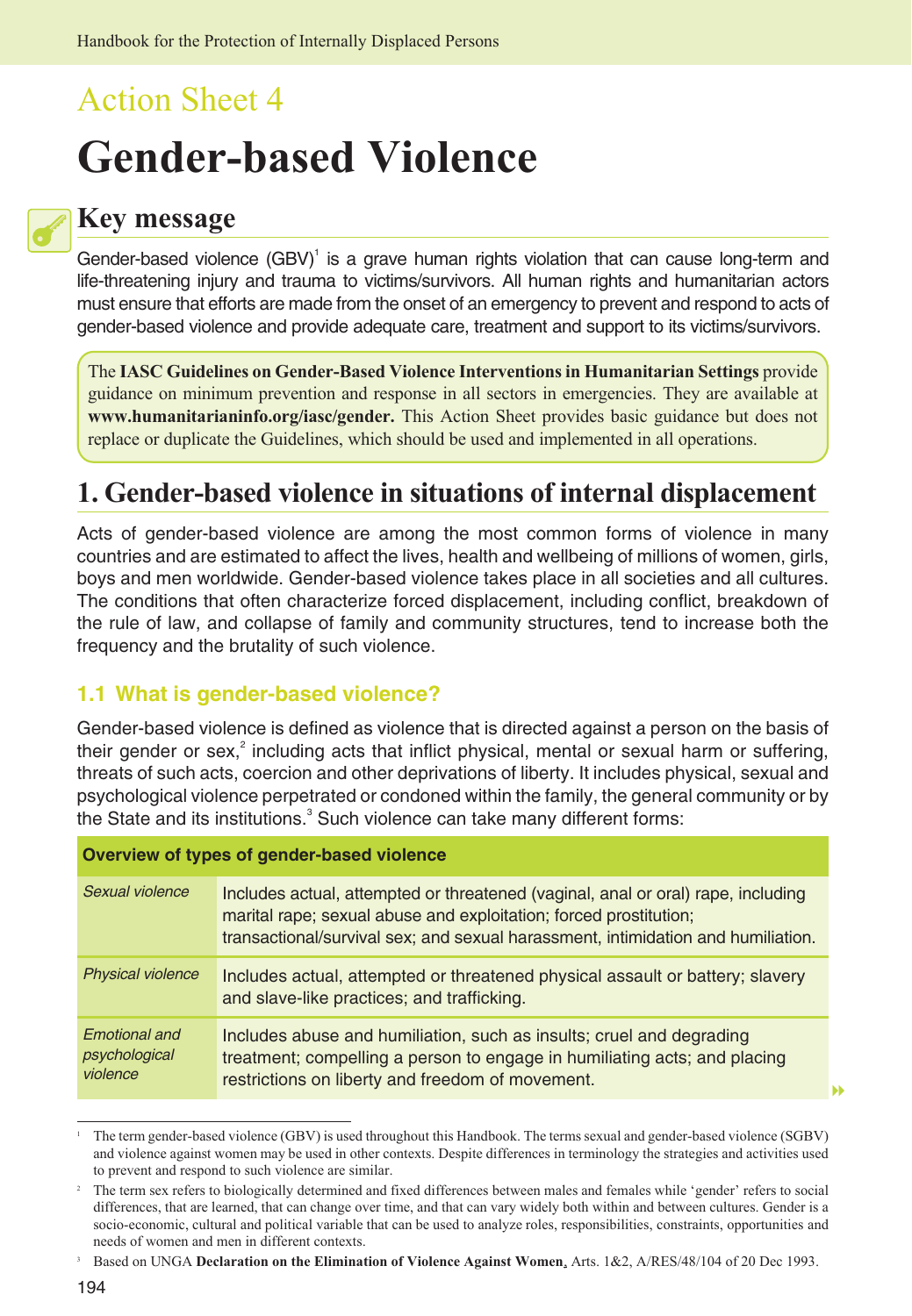| <b>Harmful traditional</b><br>practices | Include female genital mutilation/cutting (FGM/C); forced marriage; child<br>marriage; honour or dowry killings or maiming; infanticide, sex-selective<br>abortion practices; sex-selective neglect and abuse; and denial of education<br>and economic opportunities for women and girls.                      |
|-----------------------------------------|----------------------------------------------------------------------------------------------------------------------------------------------------------------------------------------------------------------------------------------------------------------------------------------------------------------|
| Socio-economic<br>violence              | Includes discrimination and denial of opportunities or services on the basis of<br>sex, gender, or sexual orientation; social exclusion; obstructive legal<br>practices, such as denial of the exercise and enjoyment of civil, social,<br>economic, cultural and political rights, mainly to women and girls. |

#### **1.2 What are the main causes of GBV?**

Gender-based violence is deeply rooted in discriminatory cultural beliefs and attitudes that perpetuate inequality and powerlessness, in particular of women and girls. Various other factors, such as poverty, lack of education and livelihood opportunities, and impunity for crime and abuse, also tend to contribute to and reinforce a culture of violence and discrimination based on gender.

Such factors are frequently aggravated in times of conflict and displacement as the rule of law is eroded and families and societies are torn apart. The result is often an increase in both the frequency and brutality of gender-based violence. In its worst form, gender-based violence has become a weapon of war, intentionally directed against and aimed at terrorizing, displacing and destroying certain communities or ethnic groups.

Combating gender-based violence requires an **understanding of its causes and contributing factors, which often also serve as barriers to effective prevention and response:**

| <b>Causes</b>                                  | <b>Common barriers to prevention and response</b>                                                                                                                                                                                                                                                                                                                                                                                                                                                                                                                                                                                          |
|------------------------------------------------|--------------------------------------------------------------------------------------------------------------------------------------------------------------------------------------------------------------------------------------------------------------------------------------------------------------------------------------------------------------------------------------------------------------------------------------------------------------------------------------------------------------------------------------------------------------------------------------------------------------------------------------------|
| <b>Physical</b><br>factors                     | Lack of physical security owing to break-down of law and order, presence of<br>armed forces/groups, collapse of law enforcement, justice institutions and family,<br>social or community structures. Women and girls are particularly vulnerable when<br>leaving their communities in search of work, food, water and/or firewood.<br>Poverty, lack of education and livelihood opportunities, and inadequate access to<br>shelter, food, water, fuel, and income generation can increase exposure to GBV,<br>including forced prostitution or survival sex.                                                                               |
| Social /<br>cultural /<br>political<br>factors | Discriminatory social, cultural or religious laws, norms and practices that<br>marginalize women and girls and fail to respect their rights.<br>Collapse of family, social and communal structures and disrupted roles within<br>the family often expose women and girls to risk and limit coping mechanisms and<br>avenues for protection and redress.<br>Lack of confidence and/or trust in social or public institutions, including law<br>enforcement and justice institutions that discourage victims/survivors from seeking<br>redress.                                                                                              |
| <b>Judicial</b><br><b>barriers</b>             | Lack of access to justice institutions and mechanisms, resulting in culture of<br>impunity for violence and abuse (see Part $V.10$ ).<br>• Lack of adequate and affordable legal advice and representation.<br>• Lack of adequate victim/survivor and witness protection mechanisms.<br>Inadequate legal framework, including national, traditional, customary and<br>religious law, that discriminate against women and girls, fails to guarantee their<br>rights, or exposes them to further harm and abuse. As an example, national law may<br>fail to guarantee a certain right (e.g. non-discrimination), fail to criminalize certain |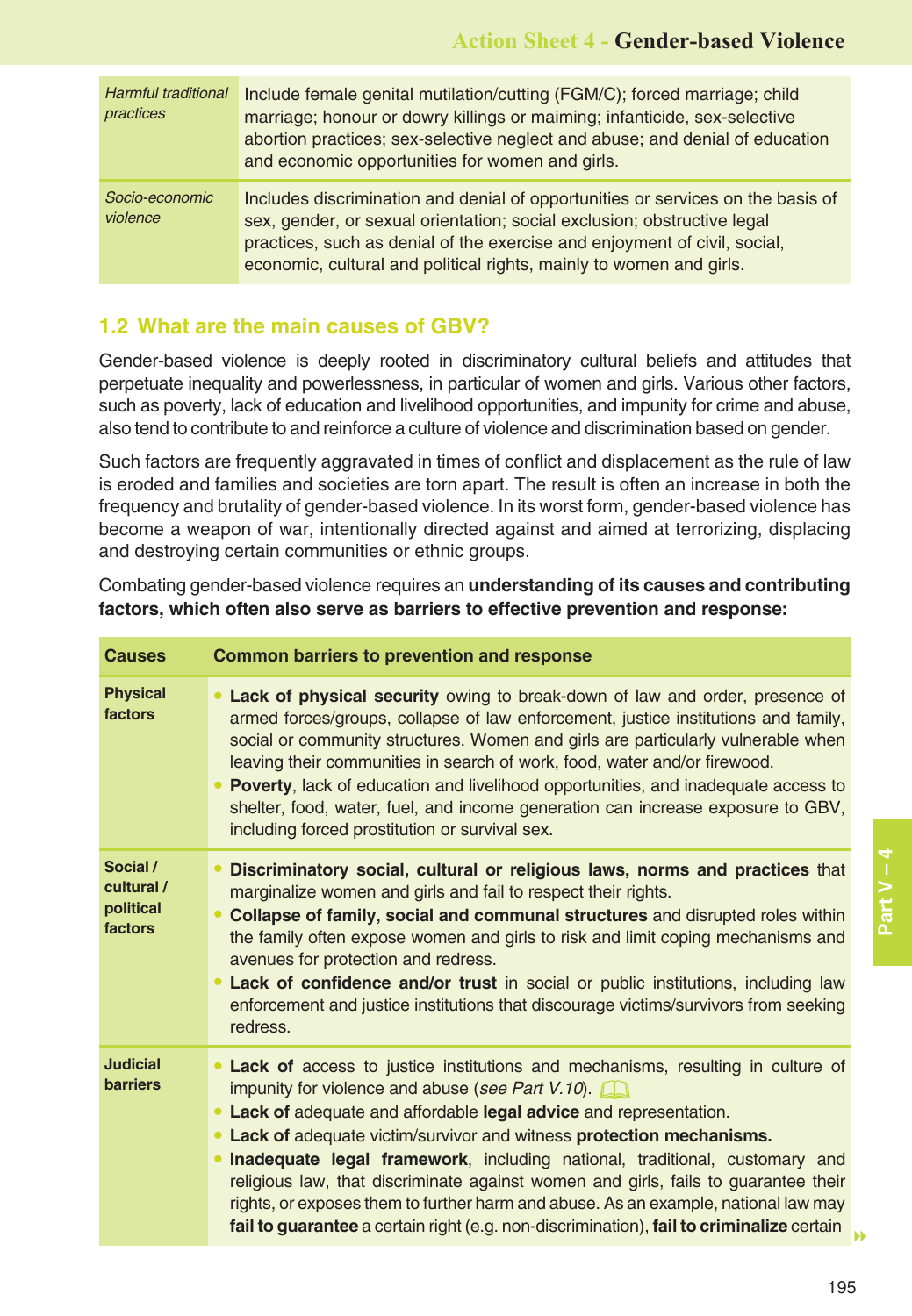|                                                        | acts (e.g. rape), or narrowly interpret them (e.g. rape defined as not including<br>marital rape). In some cases, national law also <b>criminalizes the victim</b> (e.g. rape<br>defined as adultery) or criminalizes acts that allegedly are primarily associated with<br>women (e.g. witchcraft or sorcery). In some cases, the victim/survivor faces<br>harassment, intimidation and/or severe punishment.                                                                                                                                                                                                                                                                                                                                                       |
|--------------------------------------------------------|---------------------------------------------------------------------------------------------------------------------------------------------------------------------------------------------------------------------------------------------------------------------------------------------------------------------------------------------------------------------------------------------------------------------------------------------------------------------------------------------------------------------------------------------------------------------------------------------------------------------------------------------------------------------------------------------------------------------------------------------------------------------|
| <b>Individual</b><br><b>barriers</b>                   | • Threat or fear of stigma, isolation and social exclusion.<br><b>Exposure to further violence</b> at the hands of the perpetrator, the community or the<br>authorities, including arrest, detention, ill-treatment and punishment.<br>• Lack of information about human rights and on how and where to seek remedies.                                                                                                                                                                                                                                                                                                                                                                                                                                              |
| <b>Humanitarian</b><br>programming<br><b>obstacles</b> | Failure to address or prioritize GBV in assessments, strategy development,<br>planning and programming because of a lack of information or understanding about<br>the extent or nature of GBV.<br>• Lack of gender-sensitive design of programmes, services and facilities, including<br>inadequate registration practices and distribution of food and non-food items.<br>• Sexual exploitation and abuse by peacekeepers, human rights and humanitarian<br>workers.<br>• Other challenges including weak links with other assistance and protection<br><b>programmes</b> , lack of confidentiality, confusing reporting and referral mechanisms,<br>and GBV committees that are isolated, under-resourced and weak, and lack<br>support from the wider community. |

#### **1.3 What are the consequences?**

Gender-based violence can have serious long-term and life-threatening consequences for victims/survivors. These can range from permanent disability or death to a variety of physical, psycho-social and health-related problems that often destroy the survivor's self-worth and quality of life, and expose her or him to further abuse. Gender-based violence can lead to a vicious cycle of violence and abuse as survivors risk being rejected by their family, excluded and ostracized by society, and even arrested, detained and punished – and sometimes abused again – for seeking protection, assistance or access to justice.

| <b>Examples of consequences frequently associated with gender-based violence</b>                                                                                                              |                                                                                                                                                                          |                                                                                                                                                                                                                                                                                |
|-----------------------------------------------------------------------------------------------------------------------------------------------------------------------------------------------|--------------------------------------------------------------------------------------------------------------------------------------------------------------------------|--------------------------------------------------------------------------------------------------------------------------------------------------------------------------------------------------------------------------------------------------------------------------------|
| Fatal                                                                                                                                                                                         | <b>Acute physical</b>                                                                                                                                                    | <b>Chronic physical</b>                                                                                                                                                                                                                                                        |
| • Homicide<br>• Suicide<br>• Maternal mortality<br>• Infant mortality<br>• HIV/AIDS                                                                                                           | • Injury, including fistulas<br>$\bullet$ Shock<br>• Disease<br>• Infection                                                                                              | <b>Disability</b><br>Chronic pain or infections<br>Gastrointestinal problems<br>Eating or sleeping disorders<br>Alcohol/drug abuse                                                                                                                                             |
| <b>Reproductive</b>                                                                                                                                                                           | <b>Emotional and psychological</b>                                                                                                                                       | <b>Social and economic</b>                                                                                                                                                                                                                                                     |
| • Miscarriage<br>• Unwanted pregnancy<br>• Unsafe abortion<br>• STDs, incl. HIV/AIDS<br>• Menstrual disorders<br>• Pregnancy complications<br>• Gynecological disorders<br>• Sexual disorders | • Post-traumatic stress<br>• Depression<br>• Anger, anxiety and fear<br>• Shame, self-hate and<br>self-blame<br>• Mental illness<br>• Suicidal thoughts and<br>behaviour | Blaming of the victim/survivor<br>• Loss of role or functions in society<br>Social stigma, rejection and isolation<br>• Feminization of poverty<br>• Increased gender inequalities<br>• Loss of livelihood and economic<br>dependency<br>• Arrest, detention and/or punishment |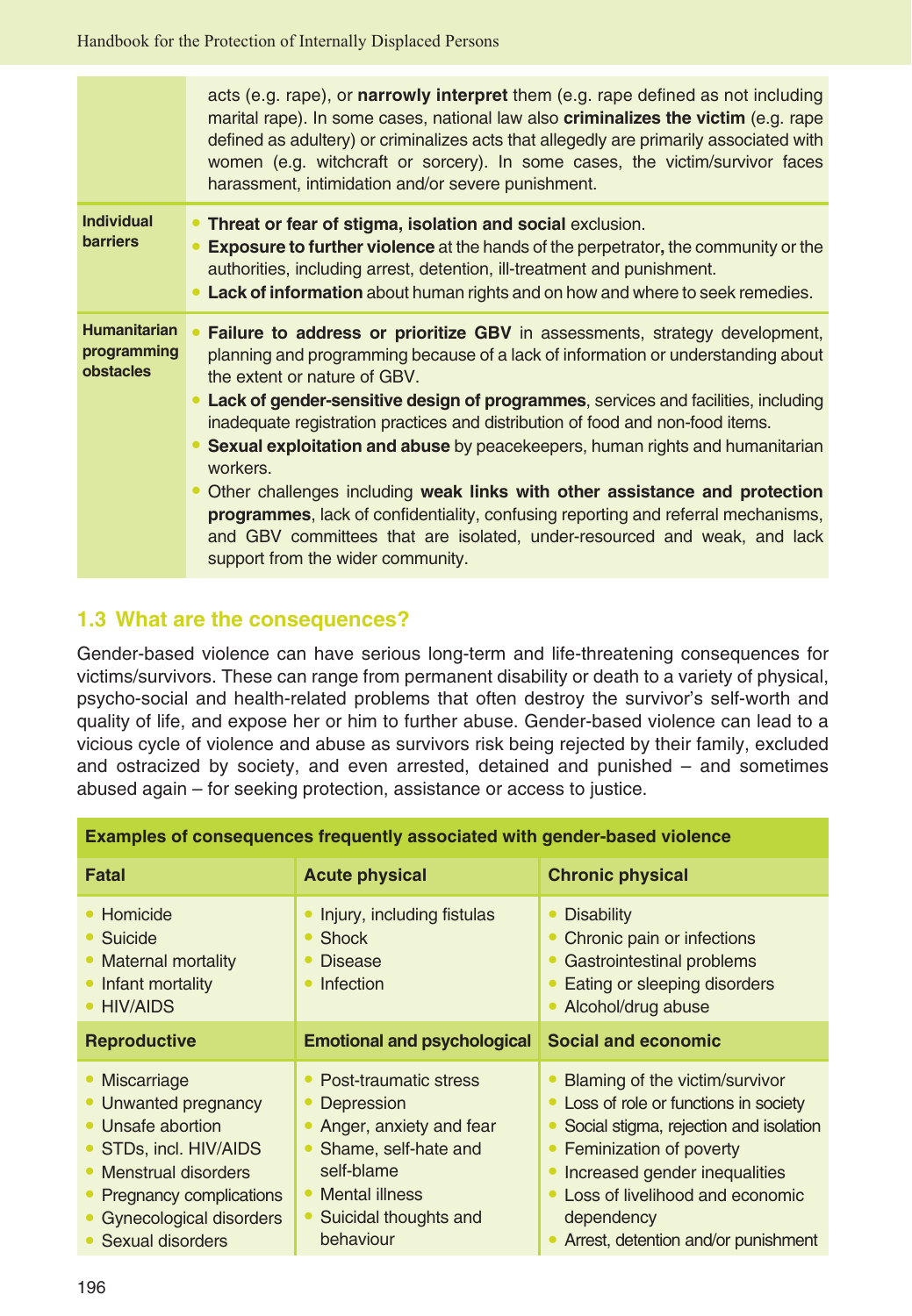Discussing issues relating to sex or gender can be considered inappropriate in some cultures and may expose victims/survivors to risk. Victims/survivors of gender-based violence may also have suffered severe injury or trauma, which may resurface during interviewing. In general, victims/survivors should not be interviewed or questioned about their experiences except by trained staff having the required skill, experience and knowledge about appropriate referral and response mechanisms. The safety and best interests of the victim/survivor must be a primary consideration at all times and their informed consent must be sought for any action or disclosure of personal information.

#### **1.4 Who are the primary victims/survivors?**

Gender-based violence affects women and men of all ages and backgrounds. Women and girls are the primary victims/survivors but men and boys are frequently targeted as well. They may however face different forms of violence. As an example, women and girls may be more often exposed to rape and other forms of sexual violence, while men and boys may be more likely to be forcibly recruited into armed forces or groups (see Part V.5).

Persons who have been separated from their family or community, and/or lack access to shelter, education and livelihood opportunities, are among those most at risk of GBV. This includes unaccompanied or separated children, female and child heads-of-households, boys and girls in foster families or other care arrangements, persons with disabilities, persons in detention, working girls, girl mothers, and girls and boys born to rape victims/survivors. Persons that have been exposed to such violence are referred to as "victims/survivors."

#### **1.5 Who are the main perpetrators?**

Gender-based violence is usually perpetrated by persons who hold a position of power or control others, whether in the private or public sphere. In most cases, those responsible are known to the victim/survivor, such as intimate partners, members of the (extended) family, friends, teachers or community leaders. Others in positions of authority, such as police or prison officials, and members of armed forces and groups, are frequently responsible for such acts, in particular in times of armed conflict. In some cases, this has also included humanitarian workers and peacekeepers.

## **2. The responsibility of the State**

The State has primary responsibility for preventing and responding to gender-based violence. This includes taking all necessary legislative, administrative, judicial and other measures to prevent, investigate and punish acts of gender-based violence, whether in the home, the workplace, the community, while in custody, or in situations of armed conflict, and provide adequate care, treatment and support to victims/survivors. To that effect States should, for example:

- **Criminalize all acts of gender-based violence** and ensure that national law, policies and practices adequately respect and protect human rights without discrimination of any kind, including on grounds of gender.
- **Investigate** allegations of GBV thoroughly and effectively, prosecute and punish those responsible, and **provide adequate protection, care, treatment and support** to victims/survivors, including access to legal counseling, health care, psycho-social support, rehabilitation and compensation for the harm suffered.
- **Take measures to eliminate all beliefs and practices that discriminate against women** or sanction violence and abuse, including any cultural, social, religious, economic and legal practices.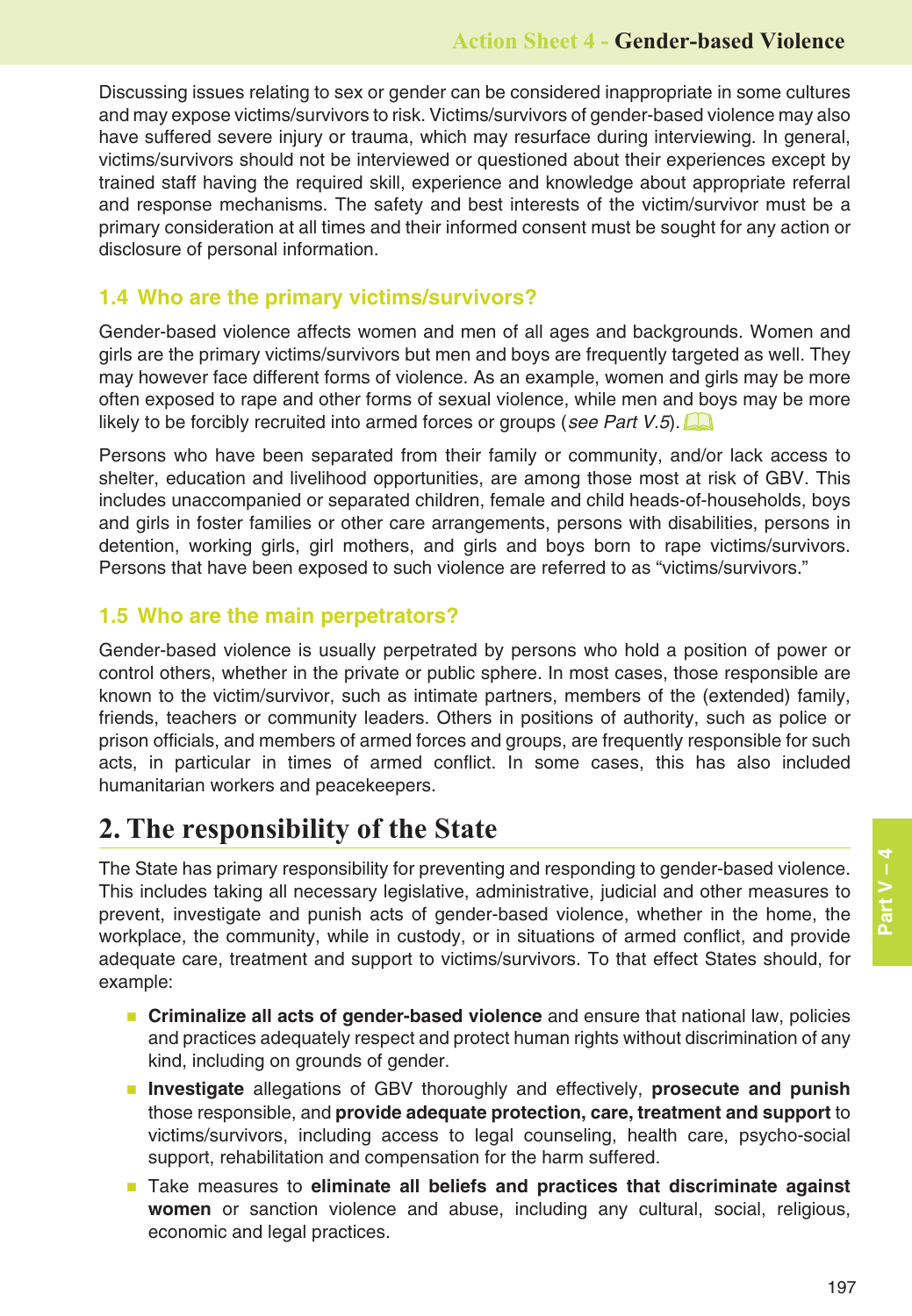**Take action to empower women** and strengthen their personal, legal, social and economic independence.

# **3. The role of human rights and humanitarian actors**

While primary responsibility lies with the national authorities, human rights and humanitarian actors also play an important role in preventing and responding to gender-based violence. In addition to ensuring an effective GBV response from the outset of an emergency, this entails ensuring that gender concerns are adequately integrated into and mainstreamed at all levels of the humanitarian response (see Part I.1 for information about gender-mainstreaming).

Human rights and humanitarian actors, as well as peace-keepers, must **not** under any circumstances, encourage or engage in any form of sexual exploitation or abuse. We must at all times ensure that such acts do not take place by our staff or partners or as a result of our interventions. This includes any act or attempted abuse of a position of vulnerability, differential power, or trust, for sexual purposes, as well as any actual or threatened sexual act, whether by force or under unequal or coercive conditions. Such acts include, but are not limited to, all forms of rape and sexual assault, forced prostitution, trafficking and various forms of transactional or survival sex in exchange for money, food, access to shelter, education and other services.<sup>4</sup>

Several guidelines provide useful guidance on GBV prevention and response. These include, in particular, the **IASC Guidelines for Gender-based Violence Interventions in Humanitarian Settings**, which focus on minimum prevention and response to sexual violence in all sectors during emergencies; the **UNHCR Guidelines for Prevention and Response**,<sup>5</sup> which provide a comprehensive guidance on prevention and response, including in post-emergency and early-recovery settings; and the IASC Gender Handbook,<sup>6</sup> which sets forth standards that guide the integration of gender in humanitarian action. The table below gives some examples of possible activities that can be undertaken:

| In our work we can                                    |                                                                                                                                                                                                                                                                                                                                                                                                                                                                                                                                                                                                              |
|-------------------------------------------------------|--------------------------------------------------------------------------------------------------------------------------------------------------------------------------------------------------------------------------------------------------------------------------------------------------------------------------------------------------------------------------------------------------------------------------------------------------------------------------------------------------------------------------------------------------------------------------------------------------------------|
| <b>Assessment</b><br>and analysis<br>(see Part III.1) | • Ensure that protection assessments are based on participatory methods and<br>identify the major causes and consequences of GBV: the individuals and groups<br>most at risk; and existing coping mechanisms. In many cases, specific GBV<br>assessments must be undertaken by trained staff with expertise in the area of<br>gender-based violence.                                                                                                                                                                                                                                                         |
| Coordination<br>(see Part III.2)                      | • Ensure that GBV is addressed by the protection working group and other relevant<br>coordination structures. This may include appointing a focal point or a working<br>group on GBV. Standard operating procedures, outlining roles and responsibilities<br>of relevant actors, should be agreed upon and implemented.<br>• Work with other clusters/sectors to ensure that gender concerns are taken into<br>account and integrated in planning and programming activities at all levels,<br>including in areas such as shelter and physical planning, health, food and nutrition,<br>and safety/security. |

-

<sup>4</sup> These responsibilities are further outlined in the *UN Secretary-General's Bulletin: Special Measures for Protection from Sexual Exploitation and Sexual Abuse*, ST/SGB/2003/13, of 9 Oct 2003.

<sup>5</sup> Sexual and Gender-based Violence against Refugees, Returnees and Internally Displaced Persons: UNHCR Guidelines for Prevention and Response, UNHCR, 2003. **[www.refworld.org](http://www.refworld.org)**

<sup>6</sup> Women, Girls, Boys and Men: Different Needs Equal Opportunities, IASC, 2006. **[www.humanitarianinfo.org/iasc/gender](http://www.humanitarianinfo.org/iasc/gender)**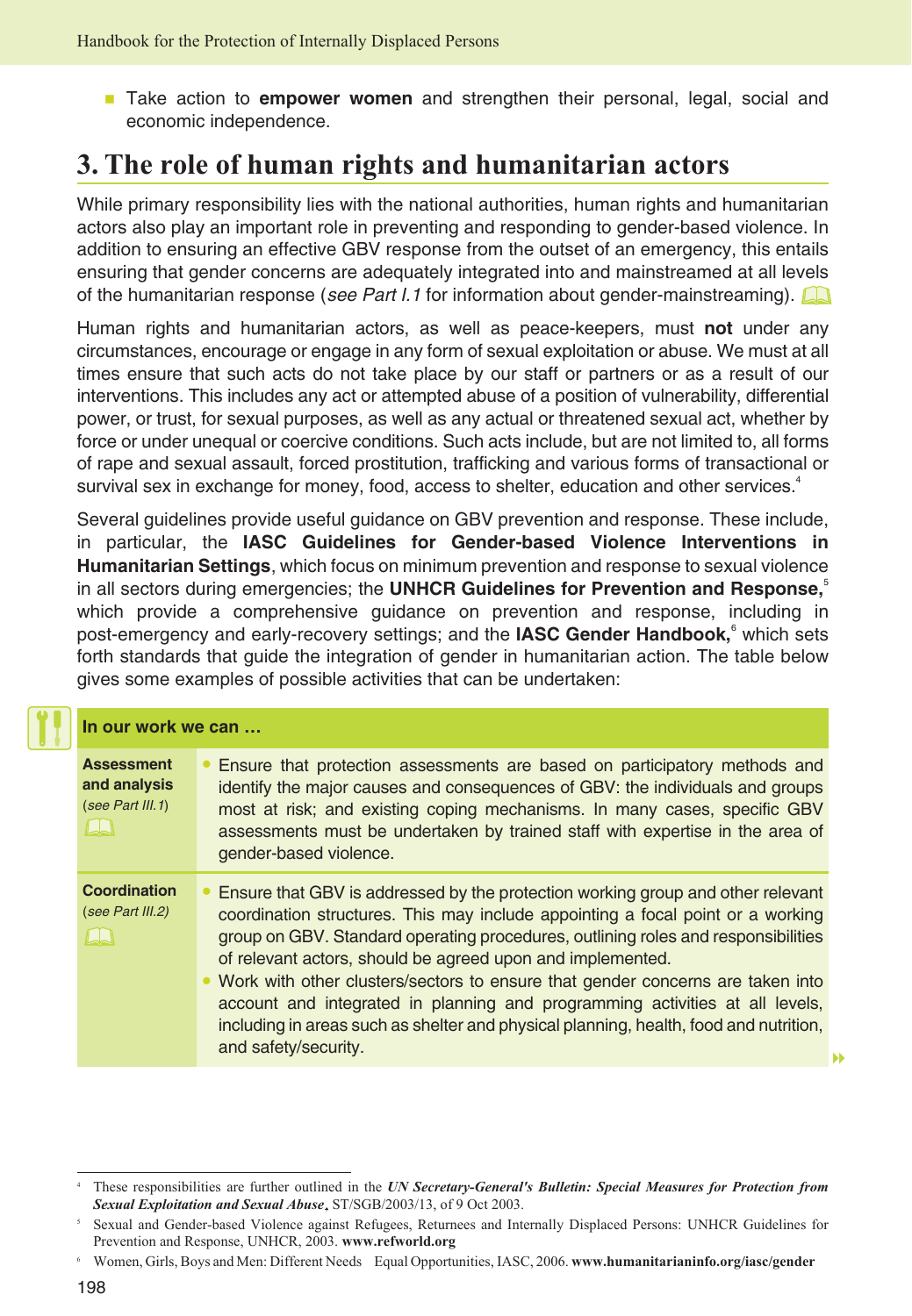|                                                                                        | Ensure that humanitarian staff and partners, including peace-keepers, are familiar<br>with relevant codes of conduct and the prohibition against engaging in sexual<br>exploitation and abuse of any kind. Adequate and confidential complaints<br>mechanisms should be established and complaints promptly investigated and<br>followed up.                                                                                                                                                                                                                                                                                                                                                                                                                                                                                                       |
|----------------------------------------------------------------------------------------|----------------------------------------------------------------------------------------------------------------------------------------------------------------------------------------------------------------------------------------------------------------------------------------------------------------------------------------------------------------------------------------------------------------------------------------------------------------------------------------------------------------------------------------------------------------------------------------------------------------------------------------------------------------------------------------------------------------------------------------------------------------------------------------------------------------------------------------------------|
| <b>Advocacy</b><br>(see Part IV.3)<br>LLI                                              | • Advocate with relevant actors, including national and local authorities, traditional,<br>cultural or religious bodies, armed forces and security forces, law enforcement<br>officials, civil society groups, and others, to ensure effective prevention and<br>response. This may also include advocacy with non-state actors.                                                                                                                                                                                                                                                                                                                                                                                                                                                                                                                   |
| <b>Information and</b><br>communication<br><b>activities</b><br>(see Part IV.6)<br>LLI | Support or undertake information activities that aim to raise awareness of GBV<br>and that combat discrimination and other underlying causes of gender-based<br>violence.<br>Ensure that information about GBV prevention and response, including how and<br>where to access relevant assistance and services, is readily available for all<br>survivors of GBV.                                                                                                                                                                                                                                                                                                                                                                                                                                                                                   |
| <b>Referral and</b><br>response<br>mechanisms                                          | Ensure that adequate referral and response mechanisms are put in place,<br>including clear and acceptable referral and reporting mechanisms that respect<br>confidentiality and the rights of the victim/survivor, and that these are known and<br>available to the community. Guidance on setting up such mechanisms is available<br>in the Guidelines mentioned above.                                                                                                                                                                                                                                                                                                                                                                                                                                                                           |
| <b>Physical</b><br>safety and<br>security<br>(see Part V.3)<br>$\Box$                  | • Take action to improve safety and security in and around camps, settlements,<br>villages and other areas, paying particular attention to locations where acts of GBV<br>have or are likely to occur. This includes food distribution sites, water points, areas<br>for firewood collection, schools, public spaces, etc.<br>Ensure that mechanisms are in place to guarantee the security of victims/survivors<br>and witnesses in order to protect them against further harm. These can include<br>traditional protective mechanisms, establishments of shelters for victims/survivors,<br>foster care arrangements for children, or, exceptionally, assistance to relocate to<br>another place. In some cases, measures may need to be taken to protect the<br>perpetrator from violence, such as at the hands of the victim's family or clan. |
| <b>Health</b><br>(see Part V.15)<br>LA                                                 | • Ensure that adequate and confidential basic health care, including physical,<br>reproductive and psycho-social health care, is available and fully accessible to all<br>women and girls, particularly victims/survivors of GBV.                                                                                                                                                                                                                                                                                                                                                                                                                                                                                                                                                                                                                  |
| <b>Community</b><br>mobilization<br>(see Part IV.10)<br>LN                             | • Build the capacity of individuals to protect themselves and recover from acts of<br>GBV, for instance by encouraging and promoting equal participation of men and<br>women in all community activities and supporting education and vocational<br>training programmes, income-generating activities and literacy programmes that<br>empower women and girls.<br>Build the capacity of the local community by re-building family and community<br>support systems, particularly women's/youth groups and organizations, including<br>by encouraging and supporting social and recreational programmes and<br>encouraging resumption of cultural and spiritual activities.                                                                                                                                                                         |
| <b>Livelihoods</b><br>(see Part V.16)<br>$\Box$                                        | Support self-reliance and sustainable livelihood programmes and ensure that<br>these are available to victims/survivors of GBV. Such programmes can reduce the<br>risk of GBV and mitigate its effects by facilitating rehabilitation and reintegration of<br>victims/survivors.<br>▶▶                                                                                                                                                                                                                                                                                                                                                                                                                                                                                                                                                             |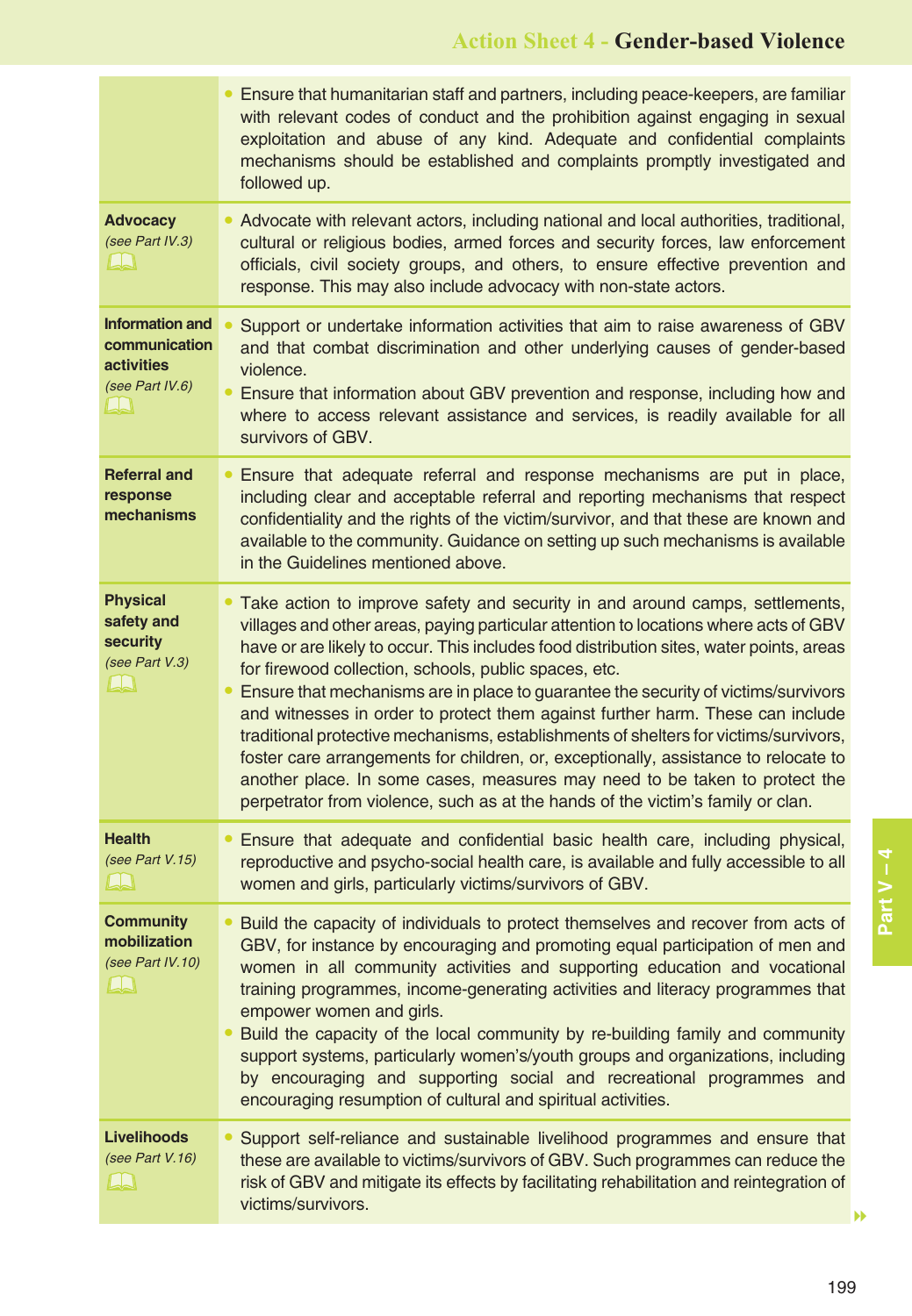| <b>Material</b><br>assistance<br>(see Part IV.7)<br>LA                                                     | Try to ensure that victims/survivors of GBV and their families, as well as those<br>most at risk of GBV, have full and equal access to needed material and other<br>support. This can, for instance, include safe shelter, livelihood support, NFIs,<br>modest financial grants to access education or training, and/or micro-financing<br>opportunities.                                                                                                                                                                                                                                                                                                                                                                                                                                                 |
|------------------------------------------------------------------------------------------------------------|-----------------------------------------------------------------------------------------------------------------------------------------------------------------------------------------------------------------------------------------------------------------------------------------------------------------------------------------------------------------------------------------------------------------------------------------------------------------------------------------------------------------------------------------------------------------------------------------------------------------------------------------------------------------------------------------------------------------------------------------------------------------------------------------------------------|
| <b>Technical</b><br>advice and<br>assistance,<br>including<br>training<br>(see Part IV.4)<br>$L_{\lambda}$ | • Provide training or technical advice and assistance on human rights, including on<br>GBV prevention and response, to relevant actors, including, for instance,<br>community leaders, civil society and NGOs, the police and armed forces, judges<br>and lawyers, health workers, social workers and others.<br>Ensure that peacekeepers, humanitarian workers and others working with<br>displaced individuals and communities receive training and sensitization on GBV,<br>including their responsibility to prevent and respond to such acts.                                                                                                                                                                                                                                                        |
| <b>Shelter and</b><br>physical<br>planning<br>(see Part V.13)<br>LN                                        | • Provide or advocate for the establishment of safe shelter for victims of GBV, in<br>particular single women and unaccompanied children. Where individuals or<br>families are provided with shelter material, ensure that gender concerns are<br>considered. As an example, women or girls should not have to travel long<br>distances to collect the material and should have the ability to erect the shelter<br>themselves or receive adequate assistance to do so, without being exposed to<br>pressures for transactional sex.<br>• Ensure that gender concerns are taken into account in physical planning of camps<br>and in the design and implementation of services, such as health care, education,<br>water/sanitation and food distribution (see Part IV.7).                                |
| <b>Justice</b><br>(see Parts IV.5<br>and V.10)<br>LN                                                       | • Ensure that victims/survivors have access to free and confidential counseling<br>about legal and/or other avenues for redress.<br>• Provide modest material and other support to victims/survivors and their families<br>where needed to facilitate their access to justice (whether formal or informal). This<br>can, for instance, include assistance with legal fees, translation, travel to and from<br>court, and/or measures to ensure the safety and security of the victim/survivor.<br>Monitor and follow up on cases of GBV to ensure that these are investigated,<br>prosecuted and resolved in accordance with established laws and procedures.<br>Help build the capacity of the justice sector, including police, prosecutors, lawyers<br>and judges, to deal with issues related to GBV. |
| Legal reform                                                                                               | • Review national laws, regulations, policies, procedures and practices, including<br>traditional and cultural practices, and, based on the result, advocate with relevant<br>stakeholders to ensure they provide adequate protection against gender-based<br>violence.<br>• Where key human rights instruments, including the Convention on Elimination of<br>All Forms of Discrimination Against Women, have not been ratified by the State or<br>where their adoption has been accompanied by reservations, advocate for the<br>adoption and implementation of these instruments or the lifting of reservations.                                                                                                                                                                                       |
| <b>Education</b><br>(see Part V.17)<br>لسلسا                                                               | • Promote and/or provide full and equal access for IDPs and other affected<br>individuals to safe education, and vocational and skills training, that can strengthen<br>self-reliance and economic independence.<br>Promote a safe learning environment both within and around schools and other<br>$\bullet$<br>educational facilities. This may include awareness raising among children,<br>parents, teachers and other educational staff, and relevant local authorities.                                                                                                                                                                                                                                                                                                                             |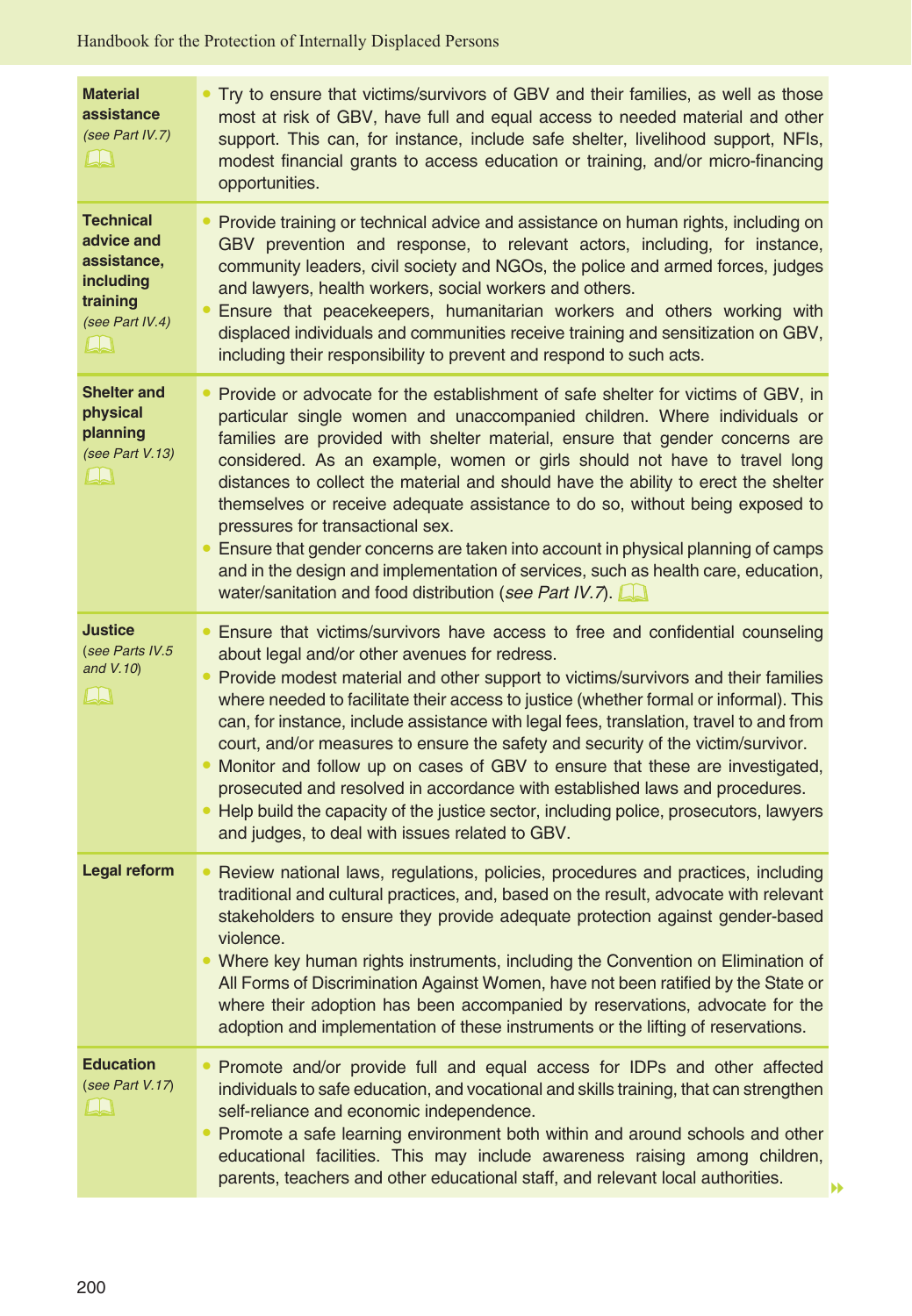| <b>Children</b>                                        | Ensure that child victims/survivors are provided with special care and assistance<br>as appropriate. Such interventions should be guided by the key principles of the<br>Convention on the Rights of the Child, namely the best interests of the child and<br>the child's right to life, survival and development, non-discrimination, and<br>participation.                              |
|--------------------------------------------------------|-------------------------------------------------------------------------------------------------------------------------------------------------------------------------------------------------------------------------------------------------------------------------------------------------------------------------------------------------------------------------------------------|
| <b>Durable</b><br>solutions<br>(see Part VI)<br>$\Box$ | • Advocate with relevant actors to encourage attention to GBV in all return,<br>relocation and reintegration frameworks, developmental action plans, and<br>disarmament, demobilization and reintegration programmes. Such frameworks<br>and action plans should contain measures to prevent and respond to GBV and<br>provide adequate care, treatment and support to victims/survivors. |



## **4. Key actors and coordination structures**

All humanitarian actors have a responsibility to prevent and respond to gender-based violence. Ensuring an effective response requires a multi-sectoral and coordinated effort by a range of local, national and international actors. These include, for example:

- **At the national level**, displaced individuals and communities; ministries for justice, health, education, social services and the family; the parliament, particularly relevant legislative or monitoring committees; health care institutions and personnel; police and prison authorities; prosecutors; the military and para-military groups; traditional, customary or religious associations and councils; local NGOs and civil society, particularly women's and youth organizations.
- **At the international level**, UNICEF and UNFPA serve as focal point agencies for GBV within the Global Protection Cluster. Other important actors include OHCHR, UNDP UNHCR, DPKO, WFP, WHO, ICRC/IFRC, IOM, and many international NGOs.

# **5. International legal principles**

Acts of gender-based violence, as well as threats or incitements to commit such acts, constitute a serious violation of international human rights and humanitarian law.

**International (and regional) human rights law** prohibits all forms of violence and discrimination, including gender-based violence. Any form of gender-based violence constitutes a serious violation of human rights. Depending on the act in question, it may violate a number of rights, such as the right to dignity and physical, mental and moral integrity; to freedom from

See also **Principle 11** of the **Guiding Principles on Internal Displacement** (in Annex 1).

torture and cruel, inhuman or degrading treatment or punishment; to liberty and security of person, and to freedom from slavery; the right to life; and the right to non-discrimination, equality and to equal protection of the law. Rape and sexual violence suffered at the hands of agents of the State, such as police or military officers, are generally considered to constitute an act of torture under human rights law.

Gender-based violence also impairs or nullifies a range of other rights, such as the rights to the highest attainable standard of physical and mental health, to an adequate standard of living, to education, and to just and favourable conditions of work.<sup>7</sup>

**International humanitarian law and international criminal law**. Many acts of gender-based violence, including rape and any other form of sexual violence, such as sexual slavery, enforced prostitution, forced pregnancy, enforced sterilization, are strictly prohibited by international humanitarian law as well as by the military code of most States. Such acts

<sup>7</sup> CEDAW Committee, General Recommendation No. 19(1992) Violence Against Women, para. 7.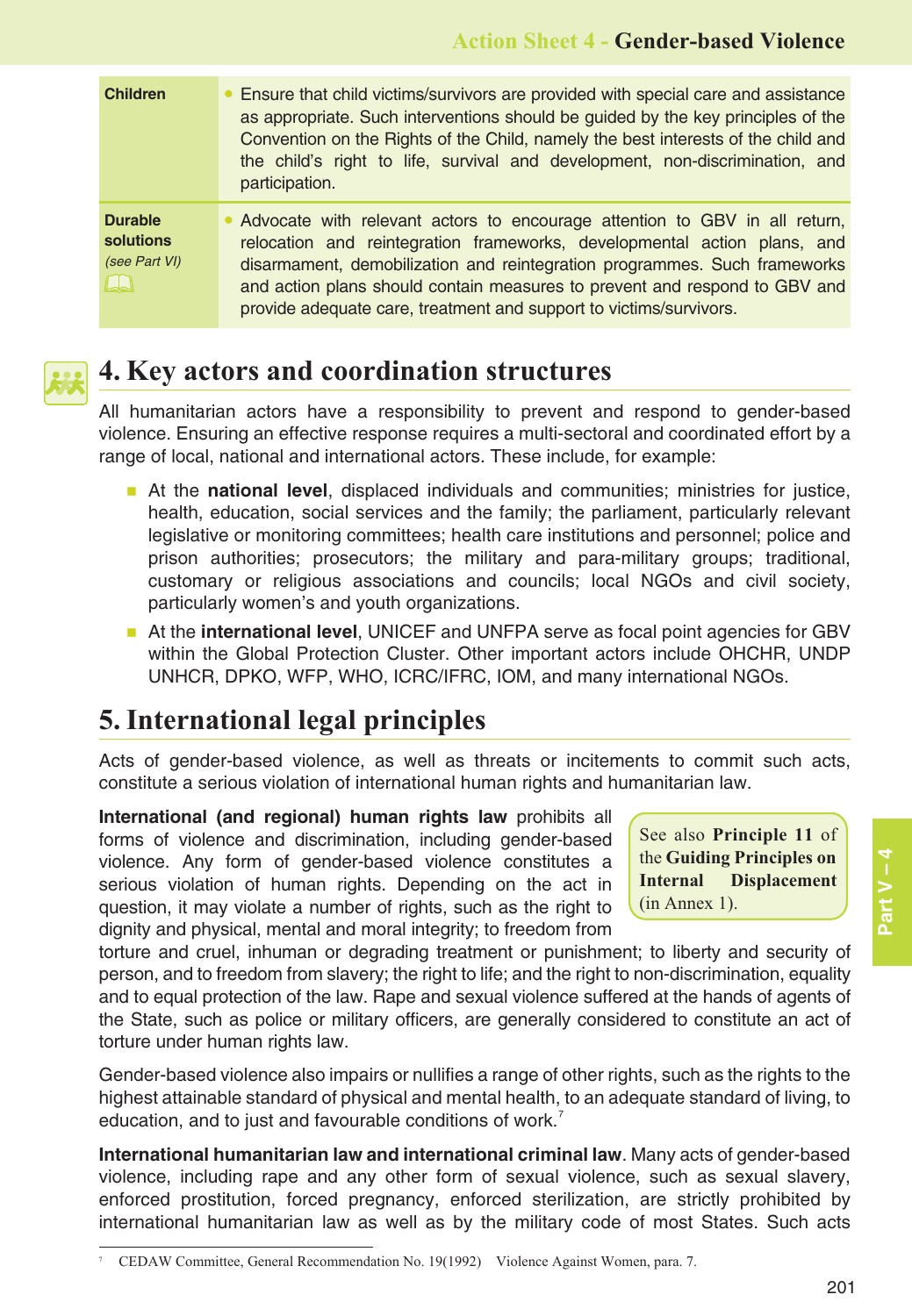constitute a serious violation of the law and a grave breach of the Geneva Conventions.<sup>8</sup> In addition, depending on the context in which they are committed, such acts might constitute a war crime<sup>9</sup>, a crime against humanity<sup>10</sup> or genocide,<sup>11</sup> all of which are punishable under international criminal law. All States and non-state actors are obliged to take action to prevent such acts and investigate and prosecute those responsible, or extradite them to other States or international tribunals with jurisdiction to try such acts.

**Various resolutions and declarations** of the UN Security Council, the General Assembly and other bodies have repeatedly condemned various forms of gender-based violence and emphasized the responsibility of the State to end impunity for war crimes and crimes against humanity, including sexual and other violence against women and girls. The Security Council has passed a series of resolutions calling upon parties to armed conflict to fully respect international law and to take special measures to protect women and children from the effects of hostilities, including any form of sexual violence, including by ending impunity and prosecuting those responsible for such crimes.<sup>12</sup> The Security Council has also established a monitoring and reporting mechanisms on children in armed conflict, which includes rape and other sexual violence among the six gravest violations against children.<sup>13</sup>



### **Resources**

- - Guidelines for Gender-based Violence Interventions in Humanitarian Settings: Focusing on Prevention of and Response to Sexual Violence in Emergencies, IASC, 2005. **[www.humanitarianinfo.org/iasc/gender](http://www.humanitarianinfo.org/iasc/gender)** (available in 5 languages)
- **Bexual and Gender-based Violence against Refugees, Returnees and Internally Displaced Persons:** Guidelines for Prevention and Response, UNHCR, 2003. **[www.refworld.org](http://www.refworld.org)** (available in 7 languages)
- **Gender-based Violence Tools: Manual for Assessment, Programme Design, Monitoring and Evaluation** in Conflict-affected Settings, Reproductive Health Response in Crisis Consortium, 2004. **[www.refworld.org](http://www.refworld.org)**
- **Women, Girls, Boys and Men: Different Needs Equal Opportunities, Gender Handbook, IASC, 2006. [www.humanitarianinfo.org/iasc/gender](http://www.humanitarianinfo.org/iasc/gender)**
- **B** Standard Operating Procedures for Prevention of and Response to Gender-based Violence, UNHCR, 2006. **[www.refworld.org](http://www.refworld.org)**

<sup>8</sup> See Rules 90, 93 and 94 of Customary International Humanitarian Law, Volume I (ICRC, 2005). Such acts are also prohibited through (i) grave breaches provisions such as Art. 147 of the Fourth Geneva Convention and Art. 85 of Additional Protocol I, which prohibit torture, inhuman treatment, and willfully causing great suffering or serious injury to body and health; (ii) Common Art. 3, which prohibits violence to life and person, cruel treatment and torture, and outrages upon personal dignity; and other provisions, such as Art. 27 of the Fourth Geneva Convention, Arts. 75-77 of Additional Protocol I and Art. 4(2) of Additional Protocol II, which explicitly prohibit attacks against women, including rape, enforced prostitution and any form of indecent assault.

See e.g. Arts. 8(2)(a)(ii) and (iii), 8(2)(b)(xxi) and (xxii), 8(2)(c)(i) and (ii), 8(2)(e)(vi) of the Statute for the International Criminal Court (ICC Statute). Note that even a single act of sexual violence can constitute a war crime.

Art.  $7(1)(g)$  of the ICC Statute; Art. 5 of the ICTY Statute; and Art. 3 of the ICTR Statute. Crimes against humanity are crimes that are committed as part of a widespread or systematic attack against civilians, regardless of whether they are committed in times of peace or armed conflict.

Rape, sexual violence and abuse may amount to genocide if committed with intent to destroy, in whole or in part, a particular group, as defined in Art. 6(b) of the ICC Statute; Art. 2 of the ICTR Statute; and Art. II(b) of the Convention on the Prevention and Punishment of the Crime of Genocide. This was, for instance, confirmed by the ICTR in its judgment in Prosecutor v. Akayesu (Case No. ICTR-96-4-T).

<sup>&</sup>lt;sup>12</sup> See in particular Security Council Resolution 1325(2000), op. paras. 9, 10 and 11. See also Resolutions of the Council on Protection of Civilians, including Resolution 1674(2005), and on Protection of Children in Armed Conflict, including Resolutions 1612(2005), 1539(2004), 1460(2003), 1379(2001), 1314(2000) and 1261(1999).

<sup>13</sup> See in particular Security Council Resolution 1612(2005) of 26 July 2005. For further information see the Report of the Secretary-General on children and armed conflict, A/59/695-S/2005/72, 9 Feb 2005.